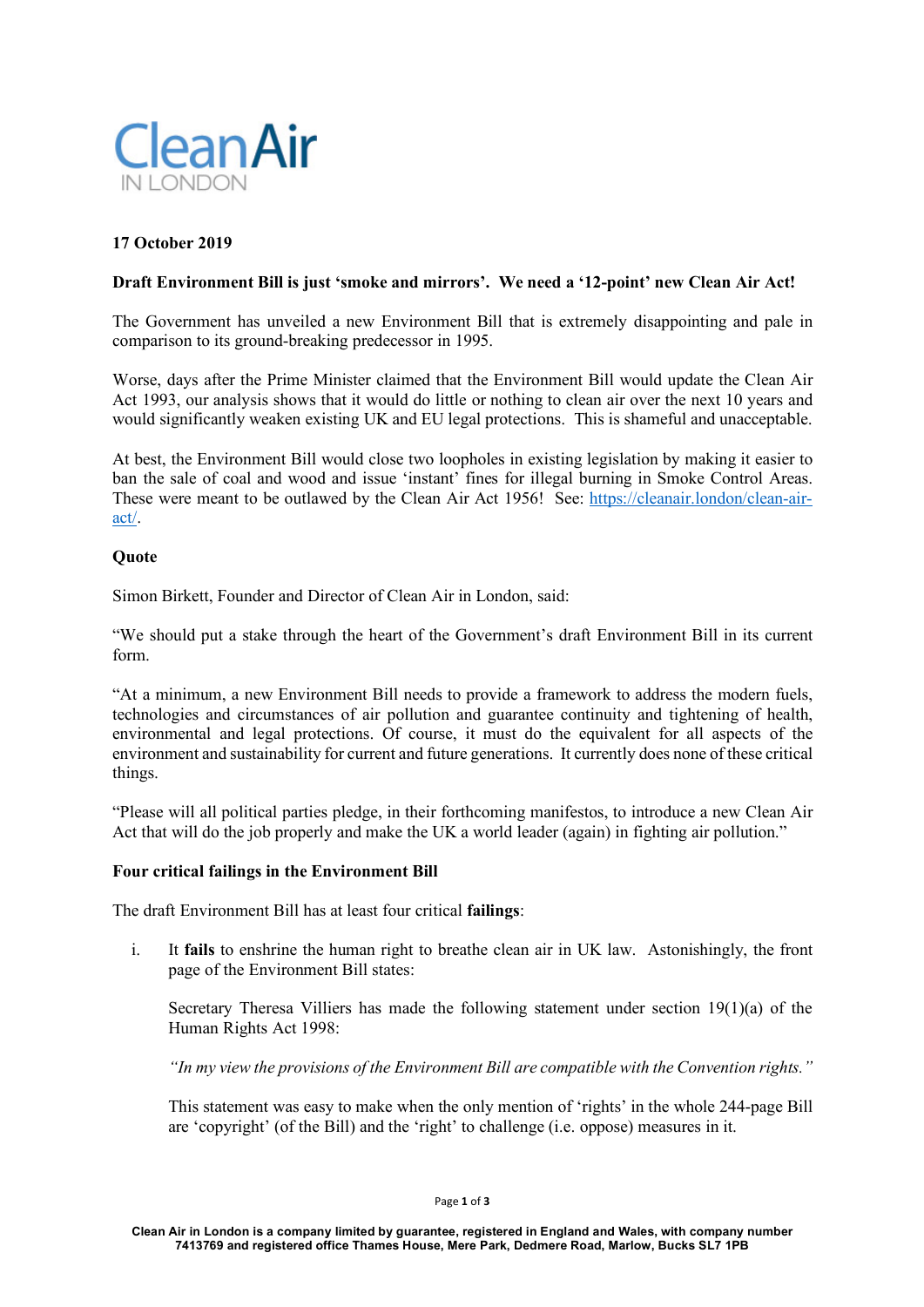ii. It **fails** to include any new standards or deadlines to reduce air pollution. It proposes one new health standard only without setting a level or a date until 2022: an annual mean concentration of fine particles  $(PM_{2.5})$ . The Government's much-heralded pledge to comply with World Health Organisation (WHO) guidelines for fine particles (PM<sub>2.5</sub>) by 2030 is conspicuous by its absence.

Worse, the Environment Bill ignores (or seeks to take credit for the fact) that the National Emissions Ceilings Directive and Gothenburg Protocol already require emissions of five key air pollutants to be reduced to halve UK deaths attributable to  $PM_{2.5}$  by 2030 (except that Defra expects to breach these binding laws for  $PM_{2.5}$  by 24% in 2020 and 52% in 2030).

- iii. It **fails** to respond to advice from experts, consulted by Defra in 2011, that the Clean Air Act 1993 was completely outdated and needed a full overhaul for modern fuels, technologies and circumstances. The Environment Bill is not a new Clean Air Act and never will be.
- iv. It **fails** to guarantee at least current legal, health and environmental protections. Worse, Clause 3 (page 3) of the Bill would allow the Secretary of State to revoke the 'target' for  $PM_2 \, \text{s}$  if satisfied that 'environmental, social economic or other costs of meeting it would be disproportionate to the benefits'. That is a vague and subjective test.

## **New Clean Air Act must address at least 12 issues**

We need a comprehensive new Clean Air Act to update existing legislation for modern fuels, technologies and circumstances and enshrine the human right to breathe clean air in UK law.

There are currently four detailed proposals for a new Clean Air Act. Together, in one new Clean Air Act, they would update and overhaul the existing Clean Air Act and related legislation:

- 1. enshrine the human right to breathe clean air and the corresponding duties of public authorities explicitly and precisely in UK law\*;
- 2. establish a process of regular review that would put science and the most respected UK and international experts at its heart e.g. Climate Change Committee and World Health Organisation  $(WHO)$ ;
- 3. include the full range of air pollutants including greenhouse gases;
- 4. protect public health by setting binding legal limits and deadlines e.g. full compliance with all WHO guidelines for indoor and outdoor air pollution by 2025 (not 2030). This must not be taken as an excuse by Government to weaken existing limit values that match WHO guidelines e.g. nitrogen dioxide  $(NO<sub>2</sub>)$  which have been required to be met by 2010 since 1999;
- 5. protect the natural environment from modern pollutants e.g. ozone;
- 6. mitigate and adapt to climate change by setting binding legal obligations e.g. zero emissions from all controllable sources of air pollution by 2030;
- 7. address modern fuels e.g. gas
- 8. address modern technologies e.g. gas boilers and combined heat and power (CHP) plants;
- 9. address modern sources and causes of air pollution e.g. non-road mobile machinery, 'diesel farms' and cheating vehicle manufacturers;
- 10. include medium sized emission sources that are currently unregulated i.e. CHP plants not just 'fireplaces';
- 11. define clear responsibilities, necessary powers and resources for the Mayor of London, local authorities and others by; and
- 12. guarantee continuity and tightening of existing health, environmental and legal protections e.g. for NO2 and through a Citizens' Commission for Clean Air.